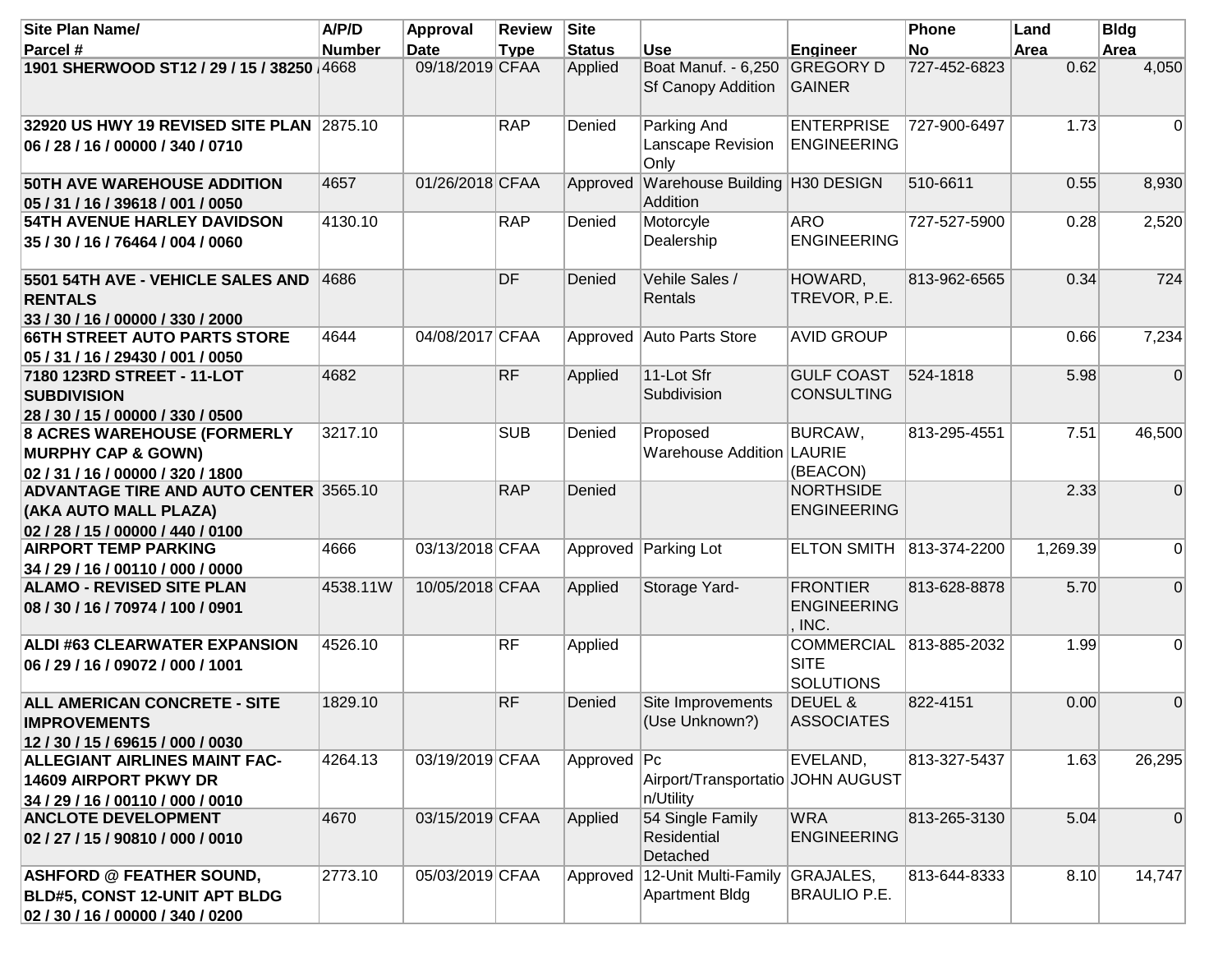| <b>ATHANASIUS SYRIAN ORTHODOX</b>                          | 4276.10   | 04/11/2019 CFAA |            |          | Approved Community Building NORTHSIDE |                    |              | 2.96  | 6,700    |
|------------------------------------------------------------|-----------|-----------------|------------|----------|---------------------------------------|--------------------|--------------|-------|----------|
| <b>CHURCH</b>                                              |           |                 |            |          | Addition                              | <b>ENGINEERING</b> |              |       |          |
| 11 / 27 / 16 / 00000 / 440 / 0600                          |           |                 |            |          |                                       |                    |              |       |          |
| <b>BAUMGART ESTATES - REVISED</b>                          | 4342.22W  |                 | <b>RAP</b> | Applied  | <b>Residential Subd</b>               | <b>GULF COAST</b>  | 524-1818     | 0.00  | 0        |
| 10 / 27 / 16 / 09014 / 000 / 0080                          |           |                 |            |          |                                       | <b>CONSULTING</b>  |              |       |          |
| <b>BEST METAL TRUCK SCALE</b>                              | 4681      | 07/17/2019 FAA  |            |          | Approved Truck Scale                  | <b>SCOTT</b>       | 727-709-6951 | 1.21  | 600      |
| 32 / 29 / 16 / 70362 / 300 / 1412                          |           |                 |            |          | W/Office                              | <b>LINCOLN</b>     |              |       |          |
| <b>BOAT AND MOTOR SUPERSTORE</b>                           | 4164.11   |                 | <b>RAP</b> | Denied   | <b>Boat Sales</b>                     | NORTHSIDE          | 727-443-2869 | 3.00  | 21,945   |
| <b>(KENYON POWER BOATS)</b>                                |           |                 |            |          |                                       | <b>ENGINEERING</b> |              |       |          |
| 30 / 27 / 16 / 48546 / 000 / 0600                          |           |                 |            |          |                                       |                    |              |       |          |
| <b>BURGER KING # 5313- ULMERTON</b>                        | 3250.10   | 10/04/2018 CFAA |            |          | Approved Restaurant - Drive           | SOLIS,             | 813-426-4880 | 0.92  | 3,349    |
| <b>REBUILD</b>                                             |           |                 |            |          | <b>Thru</b>                           | CARLOS A.          |              |       |          |
| 10 / 30 / 16 / 71010 / 100 / 0402                          |           |                 |            |          |                                       | P.E.               |              |       |          |
| <b>CALVARY BAPTIST CHURCH - EAST</b>                       | 4654.10   | 09/12/2019 CFAA |            |          | Approved Church Expansion             | <b>DEUEL &amp;</b> | 822-4151     | 10.00 | 37,121   |
| <b>LAKE CAMPUS</b>                                         |           |                 |            |          | (Ba-4-11-18)                          | <b>ASSOCIATES</b>  |              |       |          |
| 22 / 27 / 16 / 00000 / 220 / 0100                          |           |                 |            |          |                                       |                    |              |       |          |
| <b>CALVARY BAPTIST CHURCH- E.L.</b>                        | 4654      | 06/15/2018 CFAA |            | Approved | <b>New Building</b>                   | DEUEL &            | 822-4151     | 10.00 | 37,121   |
| <b>CAMPUS ADDITION</b>                                     |           |                 |            |          | Addition                              | <b>ASSOCIATES</b>  |              |       |          |
| 22 / 27 / 16 / 00000 / 220 / 0100                          |           |                 |            |          |                                       |                    |              |       |          |
| <b>CAR AND SELLER</b>                                      | 1692.10   | 08/02/2018 CFAA |            | Approved | Change Of Use To                      | <b>HUGENSCHMI</b>  | 813-748-7354 | 1.23  | 0        |
| 07 / 28 / 16 / 00000 / 210 / 1900                          |           |                 |            |          | Car Dealership                        | DT, ROBERT J       |              |       |          |
|                                                            |           |                 |            |          |                                       | (PE)               |              |       |          |
| <b>CCC - SOCCER &amp; VOLLEYBALL</b>                       | 3346.30   |                 | RF         | Applied  | Open Field                            | <b>VALIOUS</b>     | 863-412-7408 | 0.00  | $\Omega$ |
| <b>FIELDS</b>                                              |           |                 |            |          |                                       | <b>ENGINEERING</b> |              |       |          |
| 29 / 29 / 16 / 00000 / 310 / 0100                          |           |                 |            |          |                                       |                    |              |       |          |
| <b>CCC -CENTRAL CATHOLIC -</b>                             | 3346.20   | 08/21/2018 CFAA |            |          | Approved Private High School          | <b>COASTAL</b>     | 727-849-9010 | 39.77 | 47,400   |
| <b>REDEVELOPMENT-47, 400 SF</b>                            |           |                 |            |          | Redevelopment                         | <b>DESIGN</b>      |              |       |          |
| <b>BUILDING ADDITIONS</b>                                  |           |                 |            |          |                                       | CONSULTING,        |              |       |          |
| 29 / 29 / 16 / 00000 / 310 / 0100                          |           |                 |            |          |                                       | <b>INC</b>         |              |       |          |
| <b>CENTER ACADEMY PRIVATE SCHOOL 4675</b>                  |           |                 | DF.        | Denied   | Private School Add                    | <b>GULF COAST</b>  | 524-1818     | 0.74  | 7,448    |
| 24 / 27 / 15 / 89280 / 000 / 4900                          |           |                 |            |          | To Exist Church                       | <b>CONSULTING</b>  |              |       |          |
|                                                            | 1996.0211 | 05/14/2019 CFAA |            |          |                                       | <b>DAWN M</b>      | 727-498-2220 |       | 3,470    |
| <b>CHASE BANK - STARKEY RD/BRYAN</b>                       |           |                 |            |          | Approved New Bank                     | <b>DODGE</b>       |              | 0.76  |          |
| <b>DAIRY</b>                                               |           |                 |            |          |                                       |                    |              |       |          |
| 13/30/15/00000/320/0220<br><b>CHRIST THE KING LUTHERAN</b> | 4555.20   | 06/04/2019 FAA  |            |          | Approved Church Expansion-            | <b>VICKSTROM,</b>  | 727-894-0404 | 6.75  | 42,143   |
| <b>CHURCH PHASE 2 - EARLY</b>                              |           |                 |            |          | Early Childhood                       | DANIEL M.,         |              |       |          |
| <b>CHILDHOOD BLDG ADDN</b>                                 |           |                 |            |          |                                       | P.E.               |              |       |          |
| 18 / 30 / 15 / 62635 / 004 / 0180                          |           |                 |            |          |                                       |                    |              |       |          |
| <b>CLARK TRACK SUBDIVISION</b>                             | 4496.20   |                 | <b>RAP</b> | Denied   | 5 Lot Sub                             | <b>LANDON AND</b>  | 789-5010     | 17.36 | 0        |
| 09 / 27 / 16 / 00000 / 140 / 0310                          |           |                 |            |          |                                       | <b>ASSOCIATES</b>  |              |       |          |
| <b>CLEARWATER CENTRAL CATHOLIC</b>                         | 3346.10   | 02/08/2018 CFAA |            |          | Approved Private School               | <b>VICKSTROM,</b>  | 727-894-0404 | 39.77 | 124,301  |
| <b>HIGH SCHOOL-SITE COMPLIANCE</b>                         |           |                 |            |          |                                       | DANIEL M.,         |              |       |          |
| 29 / 29 / 16 / 00000 / 310 / 0100                          |           |                 |            |          |                                       | P.E.               |              |       |          |
| <b>CLUB SPORT CORPORATE</b>                                | 2033.10   | 05/09/2018 CFAA |            |          | Approved Sports Complex -             | DEUEL &            | 822-4151     | 1.42  | 8,679    |
| <b>RECREATIONAL COMPLEX</b>                                |           |                 |            |          | Recreational                          | <b>ASSOCIATES</b>  |              |       |          |
| 18 / 30 / 17 / 92052 / 000 / 0070                          |           |                 |            |          |                                       |                    |              |       |          |
|                                                            |           |                 |            |          |                                       |                    |              |       |          |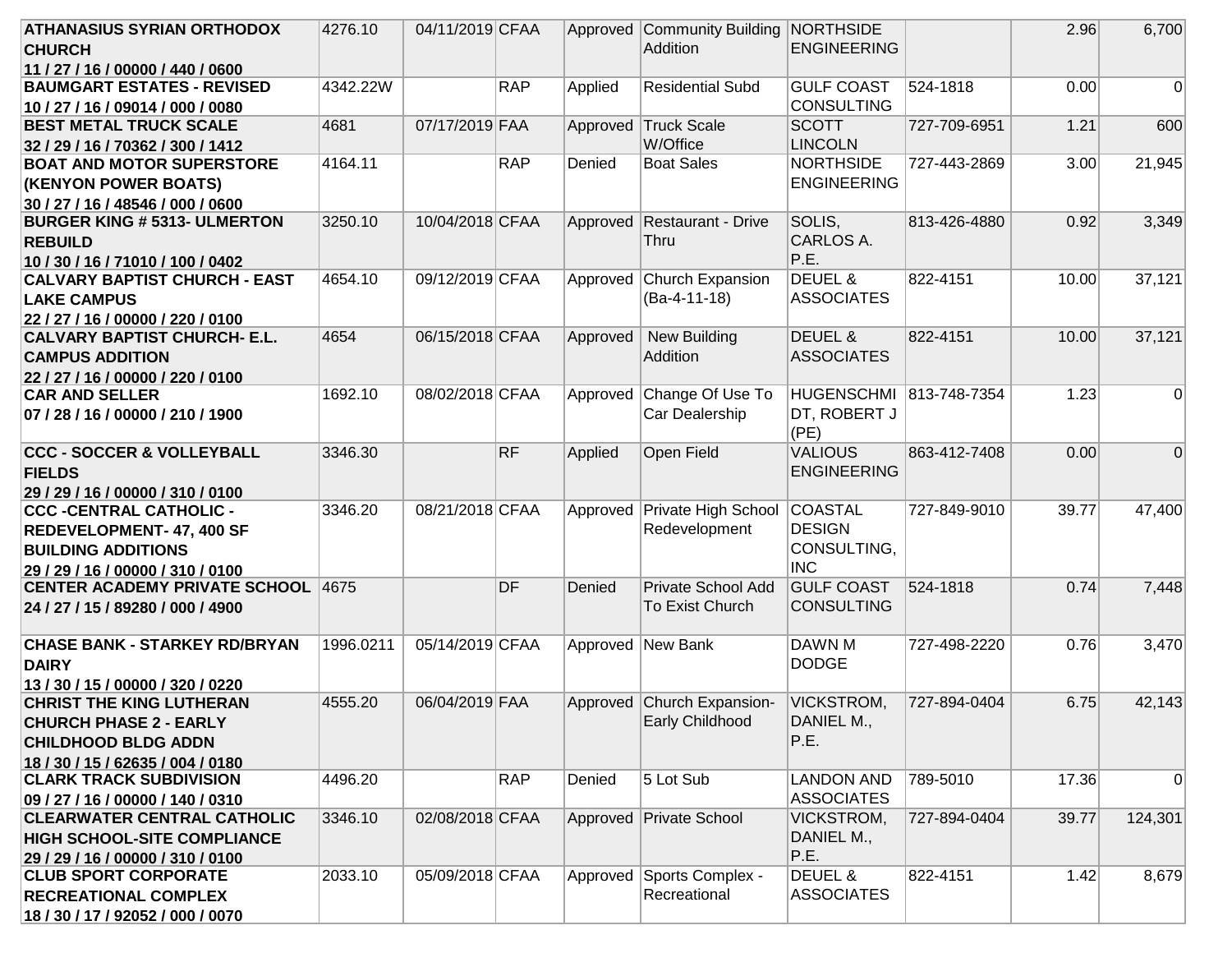| <b>CLUB SPORT CORPORATE</b>                                              | 2033.10 | 05/09/2018 CFAA |            |         | Approved Sports Complex -    | MOURADIAN,         | 813-238-4393 | 1.42 | 8,679       |
|--------------------------------------------------------------------------|---------|-----------------|------------|---------|------------------------------|--------------------|--------------|------|-------------|
| <b>RECREATIONAL COMPLEX</b>                                              |         |                 |            |         | Recreational                 | <b>HOVHANNES</b>   |              |      |             |
| 18 / 30 / 17 / 92052 / 000 / 0070                                        |         |                 |            |         |                              |                    |              |      |             |
| <b>COFFEE SHOP - PALM HARBOR</b>                                         | 4683    |                 | <b>DF</b>  | Denied  | Retail                       | <b>UNIQUE</b>      | 727-789-1618 | 0.22 | 1,366       |
| 01 / 28 / 15 / 88560 / 148 / 0004                                        |         |                 |            |         |                              | <b>ENGINEERING</b> |              |      |             |
|                                                                          |         |                 |            |         |                              | <b>SOLUTIONS</b>   |              |      |             |
|                                                                          |         |                 |            |         |                              | <b>LLC</b>         |              |      |             |
| <b>COMMERCIAL OFFICE</b>                                                 | 1136.20 | 02/07/2019 FAA  |            |         | Approved Modifications       | MUELLER,           | 813-949-7449 | 8.82 | 103,944     |
| <b>BUILDING/PARKING CHANGES (FKA-</b>                                    |         |                 |            |         | Commercial                   | JOHN P.E.          |              |      |             |
| <b>MACY'S)</b>                                                           |         |                 |            |         | Office/Parkin                |                    |              |      |             |
|                                                                          |         |                 |            |         |                              |                    |              |      |             |
| 11 / 30 / 16 / 00000 / 230 / 0300<br><b>COMMUNITY HEALTH CENTERS OF</b>  | 4648    | 03/28/2017 CFAA |            |         | Approved Medical Office      | DEUEL &            | 822-4151     | 0.72 | 6,092       |
|                                                                          |         |                 |            |         |                              |                    |              |      |             |
| <b>PINELLAS</b>                                                          |         |                 |            |         |                              | <b>ASSOCIATES</b>  |              |      |             |
| 03 / 31 / 16 / 00000 / 140 / 0200                                        |         |                 |            |         |                              |                    |              |      |             |
| <b>CORNERSTONE VETERINARY</b>                                            | 4136.10 | 08/23/2019 CFAA |            |         | Approved Knapp Veterinary    | H30 DESIGN         | 727-527-9800 | 0.72 | 3,118       |
| <b>HOSPITAL - CONST NEW VET HOSP</b>                                     |         |                 |            |         | Hospital                     |                    |              |      |             |
| 15 / 30 / 15 / 64368 / 008 / 0201                                        |         |                 |            |         |                              |                    |              |      |             |
| <b>COUNTRY OAKS ANIMAL HOSPITAL</b>                                      | 3388.10 | 08/09/2018 FAA  |            |         | Approved Animal Hospital     | <b>OZONA</b>       |              | 1.00 | 1,612       |
| 06 / 28 / 16 / 00000 / 230 / 0300                                        |         |                 |            |         | Addition                     | <b>ENGINEERING</b> |              |      |             |
|                                                                          |         |                 |            |         |                              | , INC              |              |      |             |
| <b>COWBOY CORRAL PATRON</b>                                              | 2396.10 |                 | <b>RAP</b> | Denied  | Open Patio Addition          |                    |              | 0.43 | $\Omega$    |
| <b>EXPANSION</b>                                                         |         |                 |            |         | <b>Seating Area</b>          |                    |              |      |             |
| 08 / 30 / 16 / 70974 / 200 / 0102                                        |         |                 |            |         |                              |                    |              |      |             |
| <b>CRAP HAPPENS INDUSTRIAL PARK</b>                                      | 4677    |                 | <b>DF</b>  | Denied  | Industrial                   | <b>LANDON AND</b>  | 789-5010     | 1.19 | 18,000      |
| 03 / 31 / 16 / 51048 / 046 / 0150                                        |         |                 |            |         |                              | <b>ASSOCIATES</b>  |              |      |             |
| <b>CREEKVIEW ESTATES - R.A.P - FKA</b>                                   | 4649.10 | 06/08/2018 CFAA |            |         | Approved 14-Lot-Sfr          | <b>GULF COAST</b>  | 524-1818     | 7.71 | $\Omega$    |
| <b>MENORAH MANOR</b>                                                     |         |                 |            |         | Subdivision                  | <b>CONSULTING</b>  |              |      |             |
| 01 / 28 / 15 / 88560 / 122 / 0001                                        |         |                 |            |         |                              |                    |              |      |             |
| <b>CROWN - CASH AMERICA</b>                                              | 3351.10 | 02/15/2017 CFAA |            |         | Approved Commercial          | <b>KRASMAN</b>     | 727-738-0359 | 0.00 | $\Omega$    |
| <b>REDEVELOPMENT</b>                                                     |         |                 |            |         | <b>Buildings</b>             | <b>AND</b>         |              |      |             |
| 35/30/16/01404/004/0010                                                  |         |                 |            |         |                              | <b>ASSOCIATES</b>  |              |      |             |
| <b>CROWN AUTOMOTIVE - STORAGE</b>                                        | 2579.10 |                 | <b>RAP</b> | Denied  | Storage Lot                  | GOTWALD,           | 727-822-4317 | 2.60 | 22,459      |
| <b>LOT</b>                                                               |         |                 |            |         |                              | <b>JONATHAN</b>    |              |      |             |
|                                                                          |         |                 |            |         |                              |                    |              |      |             |
| 03 / 31 / 16 / 50994 / 004 / 0100<br><b>CROWN AUTOMOTIVE STORAGE LOT</b> | 2579.11 |                 | <b>RAP</b> | Denied  | Storage Lot                  | <b>GEORGE F.</b>   | 727-822-4317 | 2.60 | $\Omega$    |
|                                                                          |         |                 |            |         |                              | <b>YOUNG</b>       |              |      |             |
| 03 / 31 / 16 / 50994 / 004 / 0100                                        |         |                 |            |         |                              |                    |              |      |             |
|                                                                          |         |                 |            |         |                              |                    |              |      |             |
| <b>CROWN MITSUBISHI &amp; VEHICLE</b>                                    | 2579.12 |                 | <b>RAP</b> | Applied | Vehicle Storage Lot CIVIL ON |                    | 813-434-5744 | 2.60 | $\mathbf 0$ |
| <b>EXPANSION</b>                                                         |         |                 |            |         |                              | <b>DEMAND</b>      |              |      |             |
| 03 / 31 / 16 / 50994 / 004 / 0010                                        |         |                 |            |         |                              |                    |              |      |             |
| <b>CROWN NISSAN - CARWASH</b>                                            | 1268.10 | 06/28/2017 CFAA |            |         | Approved Carwash Addition    | <b>ARO</b>         | 727-527-5900 | 4.60 | 1,355       |
| <b>ADDITION</b>                                                          |         |                 |            |         |                              | <b>ENGINEERING</b> |              |      |             |
| 02 / 31 / 16 / 00000 / 220 / 0400                                        |         |                 |            |         |                              |                    |              |      |             |
| <b>CROWN NISSAN CAR WASH</b>                                             | 1268.20 | 10/27/2017 CFAA |            |         | Approved Crown Nissan Car    | <b>ARO</b>         | 727-527-5900 | 4.60 | $\mathbf 0$ |
| 02 / 31 / 16 / 00000 / 220 / 0400                                        |         |                 |            |         | Wash                         | <b>ENGINEERING</b> |              |      |             |
|                                                                          |         |                 |            |         |                              |                    |              |      |             |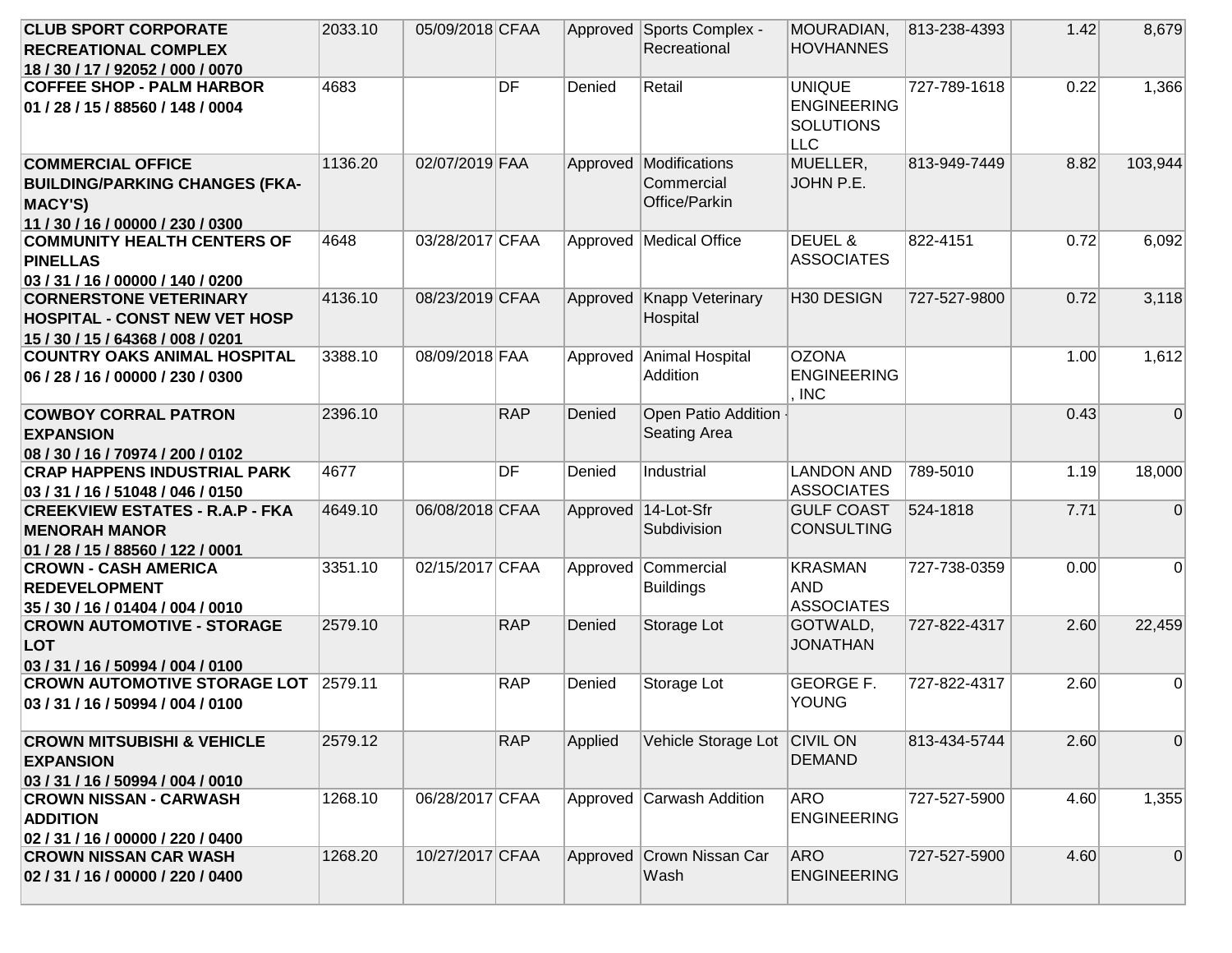| <b>CROWN VOLVO (FKA CROWN</b>                             | 3365.11  | 02/27/2019 CFAA |    |         | Approved Crown Volvo                                   | MILLER, COLIN 727-849-7588 |              | 5.69   | 56,023   |
|-----------------------------------------------------------|----------|-----------------|----|---------|--------------------------------------------------------|----------------------------|--------------|--------|----------|
| JAGUAR)-ADDN/ENCL W/PARKING                               |          |                 |    |         | Addn/Encl                                              | <b>TYSON</b>               |              |        |          |
| <b>RECONFIGURATION</b>                                    |          |                 |    |         |                                                        |                            |              |        |          |
| 35/30/16/00000/320/0800                                   |          |                 |    |         |                                                        |                            |              |        |          |
| <b>CROWN-JAGUAR LAND ROVER</b>                            | 3365.10  | 01/10/2018 CFAA |    |         | Approved Redevelopment Site MILLER, COLIN 800-532-1047 |                            |              | 5.69   | $\Omega$ |
| <b>REDEVELOPMENT</b>                                      |          |                 |    |         | Compliance-                                            | <b>TYSON</b>               |              |        |          |
| 35 / 30 / 16 / 00000 / 320 / 0800                         |          |                 |    |         | Stormwat                                               |                            |              |        |          |
| <b>CURLEW LAKES COMMERCIAL</b>                            | 2996.13  | 05/15/2018 CFAA |    |         | Approved   Retail-Truck                                | HUGENSCHMI 813-748-7354    |              | 5.07   | 0        |
| <b>BUILDING C</b>                                         |          |                 |    |         | Loading Area                                           | DT, ROBERT J<br>(PE)       |              |        |          |
| 18 / 28 / 16 / 00000 / 120 / 0500<br><b>CYCLE SPRINGS</b> | 4608     | 02/05/2016 CFAA |    |         | Approved Retail Sales Of                               | <b>COMMERCIAL</b>          | 813-885-2032 | 1.89   | 15,017   |
| 18 / 28 / 16 / 20106 / 021 / 0010                         |          |                 |    |         | Passenger Vehicles                                     | <b>SITE</b>                |              |        |          |
|                                                           |          |                 |    |         |                                                        | <b>SOLUTIONS</b>           |              |        |          |
| <b>CYCLE SPRINGS</b>                                      | 4608.10  |                 | RF | Denied  | Retail                                                 | <b>COMMERCIAL</b>          | 813-885-2032 | 1.88   | 14,925   |
| 18 / 28 / 16 / 20106 / 021 / 0010                         |          |                 |    |         |                                                        | <b>SITE</b>                |              |        |          |
|                                                           |          |                 |    |         |                                                        | <b>SOLUTIONS</b>           |              |        |          |
| <b>DICK NORRIS BOAT SALES &amp;</b>                       | 3698.10  |                 | RF | Applied | Parking Modification LANDON AND                        |                            | 789-5010     | 1.88   | $\Omega$ |
| <b>SERVICE</b>                                            |          |                 |    |         |                                                        | <b>ASSOCIATES</b>          |              |        |          |
| 18 / 28 / 16 / 00000 / 120 / 0310                         |          |                 |    |         |                                                        |                            |              |        |          |
| DR THANH MY-CHANGE OF USE TO                              | 2293.10  | 05/24/2019 CFAA |    |         | Approved Restaurant To                                 | HUNG T. MAI,               | 813-962-6230 | 2.26   | 12,256   |
| <b>CLINIC/RETAIL/PHARMACY</b>                             |          |                 |    |         | Clinic/Pharmacy/Ret   P.E.                             |                            |              |        |          |
| 05 / 31 / 16 / 70002 / 200 / 0901                         |          |                 |    |         | lail                                                   |                            |              |        |          |
| <b>DUKE ENERGY LAKE TARPON</b>                            | 3802.10  | 05/19/2017 CFAA |    |         | Approved Substation                                    | ORTIZ,                     | 407-487-2594 | 149.76 | $\Omega$ |
| <b>SUBSTATION EXPANSION</b>                               |          |                 |    |         | Expansion                                              | <b>RICARDO</b>             |              |        |          |
| 12 / 28 / 16 / 00000 / 430 / 0100                         |          |                 |    |         |                                                        |                            |              |        |          |
| <b>DUNEDIN CAR WASH; 1255 BELCHER</b>                     | 3413.021 | 12/20/2017 CFAA |    |         | Approved Dunedin Car Wash                              | <b>SYNERGY</b>             | 727-796-1926 | 0.74   | 3,187    |
| <b>RD- DBA MAIN STREET X-PRESS</b>                        |          |                 |    |         |                                                        | <b>CIVIL</b>               |              |        |          |
| <b>WASH</b>                                               |          |                 |    |         |                                                        | <b>ENGINEERING</b>         |              |        |          |
| 30 / 28 / 16 / 00000 / 230 / 0200                         |          |                 |    |         |                                                        |                            |              |        |          |
| <b>DUNKIN DONUTS WALSINGHAM ROAD 4660</b>                 |          | 12/20/2017 CFAA |    |         | Approved Restaurant With                               | FORAN,                     | 727-726-7856 | 5.08   | 1,813    |
| 17 / 30 / 15 / 70632 / 100 / 0802                         |          |                 |    |         | Drive Thru                                             | <b>BRADLEY</b>             |              |        |          |
| DYNAMET BUILDING ADDITION                                 | 3798.30  | 11/03/2017 CFAA |    | Applied | Addition                                               | CLAYBROOKE 813-363-8852    |              | 9.65   | 1,900    |
| 04 / 30 / 16 / 00116 / 000 / 0130                         |          |                 |    |         |                                                        | <b>ENGINEERING</b>         |              |        |          |
|                                                           |          |                 |    |         |                                                        |                            |              |        |          |
|                                                           |          |                 |    |         |                                                        |                            |              |        |          |
| <b>EAST LAKE LIBRARY ADDITION</b>                         | 3958.10  | 12/07/2017 CFAA |    |         | Approved Library Addition                              | <b>ARO</b>                 | 727-527-5900 | 8.90   | 2,500    |
| 27 / 27 / 16 / 00000 / 240 / 0100                         |          |                 |    |         |                                                        | <b>ENGINEERING</b>         |              |        |          |
|                                                           |          |                 |    |         |                                                        |                            |              |        |          |
| <b>EAST LAKE LIBRARY PARKING LOT</b>                      | 3958.20  | 01/07/2019 CFAA |    |         | Approved East Lake Library                             | <b>ARO</b>                 | 727-527-5900 | 8.90   | 9,605    |
| <b>ADDITION</b>                                           |          |                 |    |         | Parking Lot Addition ENGINEERING                       |                            |              |        |          |
| 27 / 27 / 16 / 00000 / 240 / 0100                         |          |                 |    |         |                                                        |                            |              |        |          |
| <b>EAST LAKE WOODLANDS- CONDO VII</b>                     | 1015.27  | 06/07/2017 CFAA |    |         | Approved Cono Vii - Drainage - HUGENSCHMI 813-748-7354 |                            |              | 0.00   | 0        |
| <b>DRAINAGE AND LIFT STATION</b>                          |          |                 |    |         | <b>Lift Station</b>                                    | DT, ROBERT J               |              |        |          |
| 09 / 28 / 16 / 23952 / 000 / 0001                         |          |                 |    |         |                                                        | (PE)                       |              |        |          |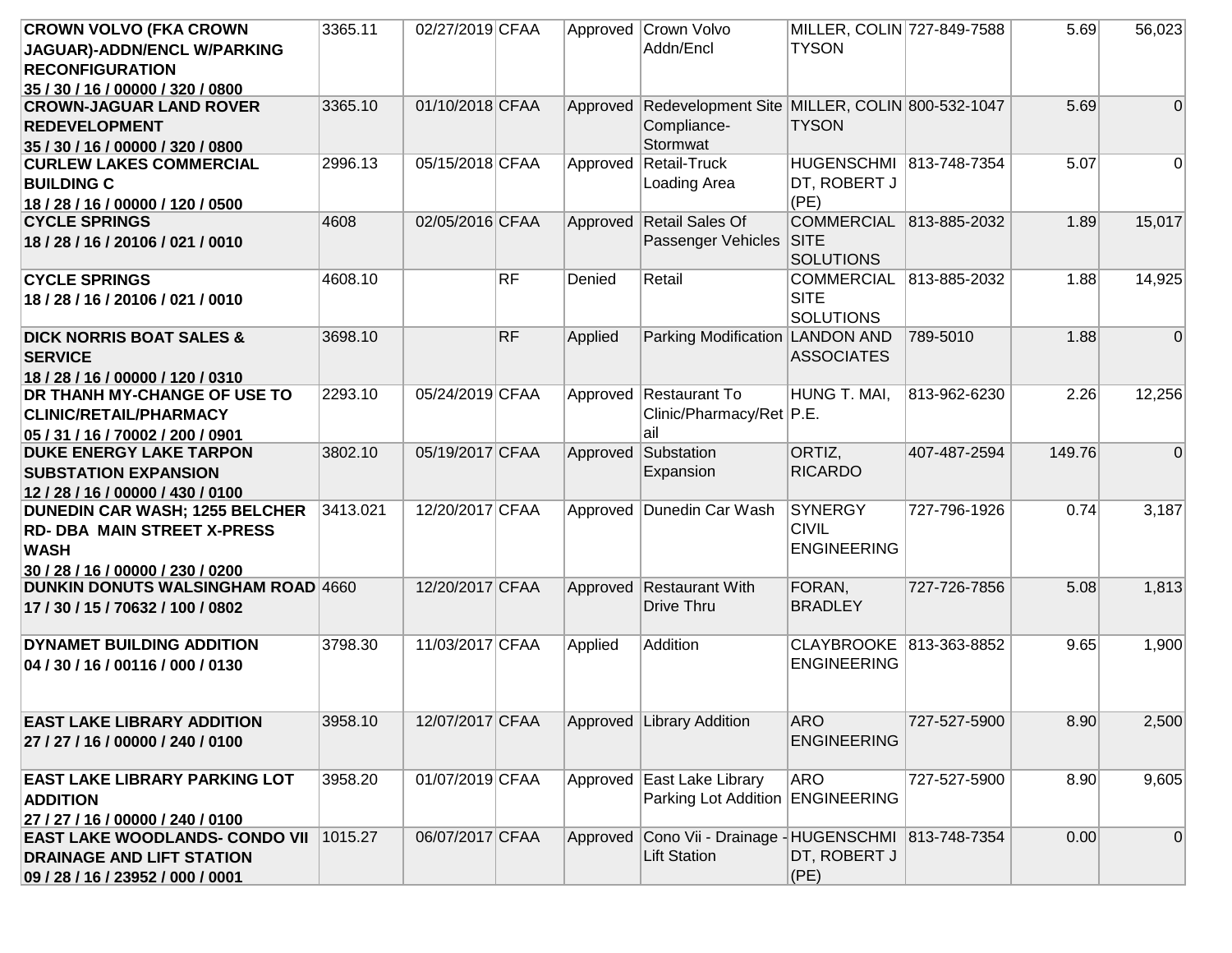| <b>ENCLAVE AT PALM HARBOR -</b><br><b>DRAINAGE MOD</b>                                                           | 4652.10 | 10/22/2019 FAA  |            |                     | Approved Residential Subd -<br>Drainage Mod          | <b>MARCUS</b><br><b>VERNON</b>                                                                         | 727-447-4444 | 10.00 | 0        |
|------------------------------------------------------------------------------------------------------------------|---------|-----------------|------------|---------------------|------------------------------------------------------|--------------------------------------------------------------------------------------------------------|--------------|-------|----------|
| 13 / 28 / 15 / 25837 / 000 / 0001                                                                                |         |                 |            |                     |                                                      |                                                                                                        |              |       |          |
| <b>ENCLAVE AT PALM HARBOR -</b><br><b>SECTOR 1 - 25 LOT SFR SUBDIVISION</b><br>13 / 28 / 15 / 00000 / 210 / 0210 | 4652    | 10/04/2017 CFAA |            |                     | Approved Sfr - 25 Lots                               | VERNON,<br>JAMES M. P.E.                                                                               | 727-447-4444 | 10.19 | $\Omega$ |
| <b>EVERGREEN VILLAGE</b><br>31 / 30 / 16 / 14598 / 002 / 0030                                                    | 4678    | 06/12/2019 CFAA |            |                     | Approved 11 New Duplex<br><b>Buildings</b>           | STEPHENSON, 727-821-6610<br><b>MARK</b><br><b>WILLIAM</b>                                              |              | 2.40  | 20,034   |
| <b>FLORIDA SHED AT PARK ST</b><br>01 / 31 / 15 / 00000 / 130 / 1400                                              | 4441.10 | 01/18/2017 FAA  |            |                     | Approved Office/Storage/Displ<br>ay                  | <b>ARO</b><br><b>ENGINEERING</b>                                                                       | 727-527-5900 | 0.25  | 1,229    |
| <b>FLORIDA WEST COMMUNICATION</b><br><b>TOWER</b><br>26 / 27 / 15 / 89316 / 000 / 0010                           | 4464.20 | 05/28/2019 CFAA |            | Approved Covered    | Storage/Outdoor<br>Storage/Comm T                    | <b>HUGH REILLY</b>                                                                                     | 770-853-1233 | 4.44  | $\Omega$ |
| <b>FUCCILLO NISSAN</b><br>31 / 29 / 16 / 70344 / 400 / 1500                                                      | 2658.10 | 04/18/2018 CFAA |            |                     | Approved Auto Sales &<br>Service                     | <b>SPRING</b><br><b>ENGINEERING</b><br>, INC.                                                          | 727-938-1516 | 4.58  | 42,726   |
| <b>GOLD AND DIAMOND SOURCE</b><br><b>ADDITION</b><br>10 / 30 / 16 / 71010 / 100 / 0501                           | 2426.20 | 04/13/2018 CFAA |            |                     | Approved Retail Addition                             | <b>TAMPA CIVIL</b><br><b>DESIGN</b>                                                                    | 813-920-2005 | 1.04  | 9,852    |
| <b>GREENWAY LOFTS APARTMENTS</b><br>(AHD)<br>03 / 31 / 16 / 01134 / 003 / 0010                                   | 4685    |                 | DF         | Denied              | Multi-Family                                         | VICKSTROM,<br>DANIEL M.,<br>P.E.                                                                       | 727-894-0404 | 1.62  | $\Omega$ |
| <b>GRILL FRESH</b><br>06 / 28 / 16 / 00000 / 240 / 0700                                                          | 1811.10 | 07/31/2019 CFAA |            |                     | Approved Restaurant                                  | <b>KRASMAN &amp;</b><br><b>ASSOCIATES</b>                                                              | 738-0359     | 0.56  | 2,512    |
| <b>GULFCOAST EYE CARE PARKING</b><br><b>EXPANSION</b><br>07 / 28 / 16 / 00000 / 130 / 0800                       | 3047.10 |                 |            | Denied              | Parking Lot Addition KINNEY<br>Only                  | <b>ENGINEERING</b><br><b>LLC</b>                                                                       | 727-804-6922 | 0.00  | $\Omega$ |
| <b>GULFWATER ACRES - 8 LOT</b><br><b>SUBDIVISION</b><br>32 / 30 / 16 / 69930 / 329 / 0103                        | 4630.02 |                 | RF         | Applied             | 8 Lot - Sfr<br>Subdivision                           | <b>KHANG</b><br>NGUYEN, P.E.                                                                           | 727-657-9337 | 1.79  | $\Omega$ |
| HEATHER HAVEN III - ALF (FKA- PINE 4671<br><b>TREE MANOR)</b><br>17 / 30 / 15 / 70632 / 300 / 1703               |         | 07/18/2018 CFAA |            |                     | Approved Alf Expansion 24<br>Beds - Total 66         | <b>LANDON AND</b><br><b>ASSOCIATES</b>                                                                 | 789-5010     | 1.75  | 14,258   |
| <b>HIGHWOOD ESTATES PHASE 2 - 17-</b><br><b>LOT SFR SUBDIVISION</b><br>18 / 28 / 16 / 00000 / 320 / 0400         | 4612.30 | 07/21/2017 CFAA |            | Approved 17-Lot Sfr | Subdivision                                          | GULF COAST   524-1818<br><b>CONSULTING</b>                                                             |              | 5.08  | ∪        |
| <b>HONEYWELL FLSI CAMPUS &amp;</b><br><b>RADIATIONI EFFECTS BLDNG ADD</b><br>08 / 30 / 16 / 70974 / 200 / 0200   | 3772.04 |                 | <b>RAP</b> | Denied              | <b>Radiation Effects</b><br><b>Building Addition</b> | <b>LANGAN</b><br><b>ENGINEERING</b><br>&<br><b>ENVIRONMEN</b><br><b>TAL</b><br>SERVICES,<br><b>INC</b> | 954-320-2120 | 67.89 | 6,317    |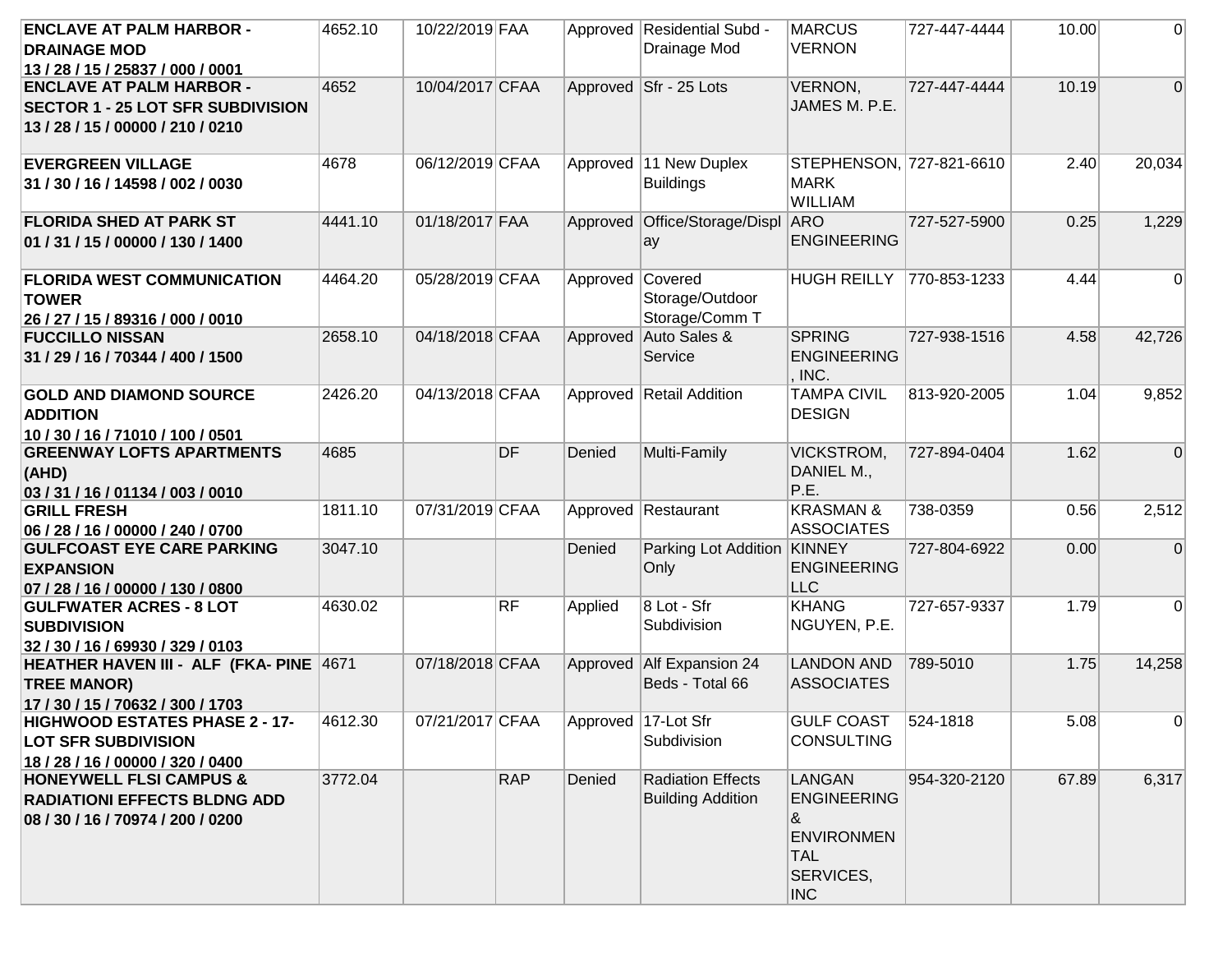| <b>INDIAN ROCKS MINI STORAGE</b><br><b>EXPANSION - REVISED</b>                                                            | 4583.10  | 05/13/2015 CFAA |            |         | Approved Mini Storage                                | <b>GULF COAST</b><br><b>CONSULTING</b>               | 524-1818     | 1.05  | 22,800         |
|---------------------------------------------------------------------------------------------------------------------------|----------|-----------------|------------|---------|------------------------------------------------------|------------------------------------------------------|--------------|-------|----------------|
| 17/30/15/70632/100/0402                                                                                                   |          |                 |            |         |                                                      |                                                      |              |       |                |
| <b>INDIAN SPRINGS MARINA- EXPANSION 3726.10</b><br>13/30/14/00000/140/1100                                                |          | 01/30/2018 CFAA |            | Applied | Expansion-<br>22,170Sf                               | <b>NORTHSIDE</b><br><b>ENGINEERING</b>               |              | 6.96  | 82,660         |
| <b>ITG DIET (HAINES RD &amp; 58TH PLACE</b><br>N.)<br>35 / 30 / 16 / 08928 / 013 / 0170                                   | 4384.10  | 11/15/2017 CFAA |            |         | Approved Office/Storage                              | DEUEL &<br><b>ASSOCIATES</b>                         | 822-4151     | 0.56  | 5,665          |
| <b>J. THOR GOGOLEN PARKING</b><br><b>ADDITION</b><br>06 / 30 / 16 / 70938 / 400 / 0401                                    | 1293.01  |                 | <b>RAP</b> | Denied  | Parking Lot Addition DEUEL &                         | <b>ASSOCIATES</b>                                    | 822-4151     | 2.01  | $\Omega$       |
| <b>JOHNSON DENTAL OFFICE</b><br>22 / 30 / 15 / 00000 / 120 / 0600                                                         | 4651     | 04/27/2017 CFAA |            |         | Approved Dental Office                               | NORTON,<br>ROBERT J.<br>P.E.                         | 813-245-9997 | 1.91  | 2,669          |
| <b>JUST ADD POWER</b><br><b>MANUFACTURING/OFFICE</b><br>12 / 30 / 15 / 70542 / 200 / 0905                                 | 3573.10  |                 | RF         | Denied  | Manufacturing/Offic<br>e                             | <b>ARO</b><br><b>ENGINEERING</b>                     | 727-527-5900 | 2.92  | 18,100         |
| <b>LAKEVIEW CHURCH COMM TOWER</b><br>195 FT NEW CELL TOWER PER BA-04-<br>$ 04 - 18$<br>10 / 27 / 16 / 48597 / 000 / 0010  | 3502.042 | 12/18/2018 CFAA |            |         | Approved 195 Ft Camouflage<br>Communication<br>Tower | KIMLEY-HORN 813-620-1460<br>AND ASSOC<br>INC.        |              | 36.13 | 4,900          |
| <b>LANDINGS OF TARPON SPRINGS</b><br>12 / 27 / 15 / 11214 / 010 / 0100                                                    | 2971.03  |                 | RF         | Denied  |                                                      | <b>JOHNSON</b><br><b>FREY TURZAK</b><br><b>GROUP</b> | 727-848-2921 | 4.47  | 19,559         |
| <b>LEALMAN AND ASIAN</b><br>NEIGHBORHOOD FAMILY CENTER -<br><b>REC AREA ADDITION</b><br>34 / 30 / 16 / 64746 / 003 / 0100 | 4398.10  | 03/25/2017 CFAA |            |         | Approved Recreation Area<br>Expansion                | HOFFMAN,<br><b>EDWARD C</b>                          | 727-938-2835 | 0.13  | 330            |
| <b>LEXUS OF CLEARWATER - VEHICLE</b><br><b>DISPLAY ENCLOSURE</b><br>30 / 28 / 16 / 07218 / 000 / 1300                     | 1349.10  | 05/08/2019 CFAA |            |         | Approved Car Sales                                   | <b>THOMAS</b><br><b>ENGINEERING</b><br><b>GROUP</b>  | 813-379-4100 | 5.04  | 38,734         |
| <b>MACY'S PARCEL SPLIT</b><br>11 / 30 / 16 / 00000 / 230 / 0100                                                           | 1136.10  | 01/26/2018 CFAA |            | Applied | Parcel Split- Offices   EVELAND,                     | <b>JOHN AUGUST</b>                                   | 813-327-5437 | 43.35 | 266,085        |
| <b>MASON LODGE #139</b><br>34 / 30 / 16 / 00000 / 410 / 1000                                                              | 2714.10  |                 | RF         |         | Denied Mason Lodge #139 ARO                          | <b>ENGINEERING</b>                                   | 727-527-5900 | 1.26  | 9,000          |
| MCVEY 3545 WAREHOUSE - 4,590SF<br><b>MULTI-TENANT WAREHOUSE</b><br><b>BUILDING</b><br>03 / 31 / 16 / 61722 / 001 / 0140   | 4676     |                 | DF         | Denied  | Warehouse                                            | HAGLER,<br>PAUL E. P.E.                              | 727-738-9025 | 0.42  | 4,590          |
| <b>MEDSPACE MEDICAL BUILDING</b><br>35 / 30 / 16 / 76464 / 004 / 0060                                                     | 4130.20  |                 | RF         | Applied | <b>Medical Office</b>                                | <b>ARO</b><br><b>ENGINEERING</b>                     | 727-527-5900 | 0.02  | $\overline{0}$ |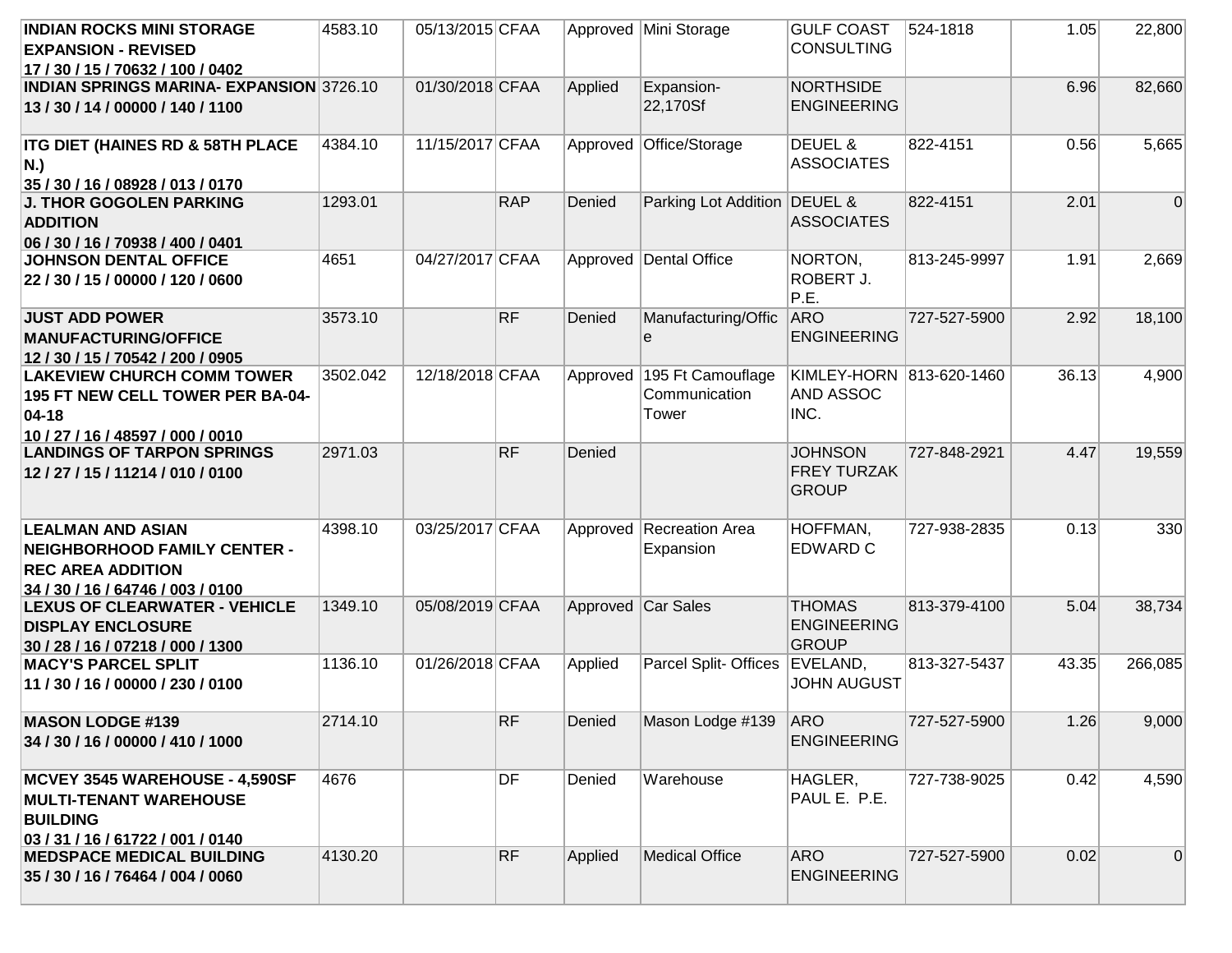| <b>MEMORIAL PARK CREMATORIUM -</b>      | 3712.12 | 03/11/2019 CFAA |            |                  | Approved Building Addition - | <b>ARO</b>                  | 727-527-5900 | 35.18 | 815      |
|-----------------------------------------|---------|-----------------|------------|------------------|------------------------------|-----------------------------|--------------|-------|----------|
| <b>830SF ADDITION</b>                   |         |                 |            |                  | Cemetary                     | <b>ENGINEERING</b>          |              |       |          |
| 33/30/16/60849/000/0000                 |         |                 |            |                  |                              |                             |              |       |          |
| <b>MENORAH MANOR SUBDIVISION</b>        | 4649    | 10/17/2017 CFAA |            |                  | Approved 14- Lot Single      | <b>GULF COAST</b>           | 524-1818     | 7.71  | 335,791  |
| (AKA: CREEK VIEW ESTATES)               |         |                 |            |                  | <b>Family Subdivision</b>    | <b>CONSULTING</b>           |              |       |          |
| 01 / 28 / 15 / 88560 / 122 / 0001       |         |                 |            |                  |                              |                             |              |       |          |
| <b>MOODY PROPERTIES WAREHOUSE</b>       | 4679    |                 | <b>RF</b>  | Denied           | <b>Moody Properties</b>      | <b>JESSE LUKE</b>           |              | 0.69  | 2,760    |
| <b>ADDN.</b>                            |         |                 |            |                  | Warehouse Addn               | <b>BLACKSTOCK</b>           |              |       |          |
| 18 / 30 / 17 / 92052 / 000 / 0020       |         |                 |            |                  |                              |                             |              |       |          |
| <b>MT OLIVE CHURCH</b>                  | 4640.10 | 08/20/2019 CFAA |            | Approved Church  |                              | <b>OZONA</b>                | 727-785-3939 | 1.13  | 8,325    |
| 08 / 30 / 15 / 70470 / 100 / 0415       |         |                 |            |                  | W/Fellowship Hall            | <b>ENGINEERING</b><br>, INC |              |       |          |
| <b>NAPA AUTO PARTS</b>                  | 1860.10 | 08/31/2017 FAA  |            |                  | Approved Napa Auto Store     | <b>LANDON AND</b>           | 789-5010     | 0.00  | $\Omega$ |
| 35 / 27 / 15 / 19908 / 009 / 0010       |         |                 |            |                  | Compliance                   | <b>ASSOCIATES</b>           |              |       |          |
| <b>NORTH POINT RESIDENTIAL</b>          | 4687    |                 | <b>DF</b>  | Denied           | Multi-Family - 25            | <b>WRA</b>                  | 813-265-3130 | 4.92  | 0        |
| 01 / 28 / 15 / 88560 / 011 / 0001       |         |                 |            |                  | <b>Units</b>                 | <b>ENGINEERING</b>          |              |       |          |
|                                         |         |                 |            |                  |                              | / KELLEY, R                 |              |       |          |
|                                         |         |                 |            |                  |                              |                             |              |       |          |
| <b>NORTHSIDE CHRISTIAN SCHOOL</b>       | 1240.20 | 10/02/2019 CFAA |            | Approved School  |                              | <b>RAMPART</b>              | 813-918-3355 | 28.44 | 0        |
| 36 / 30 / 15 / 00000 / 140 / 0100       |         |                 |            |                  |                              | <b>CONSULTING</b>           |              |       |          |
|                                         |         |                 |            |                  |                              | <b>GROUP</b>                |              |       |          |
| <b>NORTHSIDE HOSPITAL - HELIPAD</b>     | 2920.10 | 02/28/2017 CFAA |            |                  | Approved Hospital Helipad    | <b>VICKSTROM,</b>           | 727-894-0404 | 25.30 | 100,554  |
| <b>UPGRADES WITH PARKING AND</b>        |         |                 |            |                  |                              | DANIEL M.,                  |              |       |          |
| <b>LANDSCAPE MODIFICAITON</b>           |         |                 |            |                  |                              | P.E.                        |              |       |          |
| 33 / 30 / 16 / 69948 / 400 / 4501       |         |                 |            |                  |                              |                             |              |       |          |
| <b>O'REILLY AUTO PARTS - MISSOURI</b>   | 4673    | 09/26/2018 CFAA |            |                  | Approved Retail- Auto Parts  | <b>CAMPO</b>                | 813-215-7372 | 0.81  | 7,200    |
| 27 / 29 / 15 / 00000 / 240 / 0500       |         |                 |            |                  |                              | <b>ENGINEERING</b>          |              |       |          |
|                                         |         |                 |            |                  |                              |                             |              |       |          |
| OAK TREE MANOR ALF PARKING              | 4092.10 | 12/21/2017 CFAA |            | Approved Parking |                              | FORAN,                      | 727-726-7856 | 1.56  | 4,619    |
| 29 / 30 / 15 / 70794 / 400 / 0501       |         |                 |            |                  |                              | <b>BRADLEY</b>              |              |       |          |
| <b>OISHI JAPANESE SUSHI &amp;</b>       | 4632    | 06/23/2017 CFAA |            |                  | Approved Restaurant Site     | HENRY, EARL                 | 727-439-0702 | 0.48  | 2,224    |
| <b>STEAKHOUSE</b>                       |         |                 |            |                  | <b>Modifications</b>         | E                           |              |       |          |
| 34 / 30 / 16 / 00000 / 410 / 1200       |         |                 |            |                  |                              |                             |              |       |          |
| ON TOP OF THE WORLD - RECRETION 1025.10 |         | 04/06/2018 CFAA |            |                  | Approved Recreation Area     | MONTECKI,                   | 727-525-7674 | 3.36  | 2,500    |
| <b>AREA MODIFICATIONS</b>               |         |                 |            |                  | Improvements                 | PATRICIA P.E.               |              |       |          |
| 06 / 29 / 16 / 00000 / 120 / 0100       |         |                 |            |                  |                              |                             |              |       |          |
| OSAKA RESTAURANT                        | 3263.10 | 02/23/2017 CFAA |            |                  | Approved Restaurant          | LANDON AND 789-5010         |              | 1.42  | 7,275    |
| 30 / 30 / 15 / 36486 / 000 / 1470       |         |                 |            |                  |                              | <b>ASSOCIATES</b>           |              |       |          |
| <b>OSCOR EXPANSION - RENEWAL</b>        | 2362.20 | 10/25/2017 CFAA |            | Applied          | Office/Warehouse/            | <b>LANDON AND</b>           | 789-5010     | 8.07  | 78,946   |
| 24 / 27 / 15 / 37656 / 000 / 0010       |         |                 |            |                  | Manufacturing                | <b>ASSOCIATES</b>           |              |       |          |
| <b>OZONA INDUSTRIAL PARK</b>            | 4456.10 |                 | <b>RAP</b> | Applied          | Rv And Boat                  | <b>OZONA</b>                | 727-785-9393 | 3.80  | 3,812    |
| <b>MODIFICATION</b>                     |         |                 |            |                  | Storage Yard                 | <b>ENGINEERING</b>          |              |       |          |
| 10 / 28 / 15 / 12816 / 023 / 0003       |         |                 |            |                  |                              | , INC                       |              |       |          |
| <b>OZONA SPRING - 3 LOT SUBDIVISION</b> | 4650    | 05/02/2017 FAA  |            |                  | Approved 3-Lot Subdivision   | <b>LANDON AND</b>           | 789-5010     | 0.00  | 0        |
| 10 / 28 / 15 / 12816 / 016 / 0103       |         |                 |            |                  |                              | <b>ASSOCIATES</b>           |              |       |          |
|                                         |         |                 |            |                  |                              |                             |              |       |          |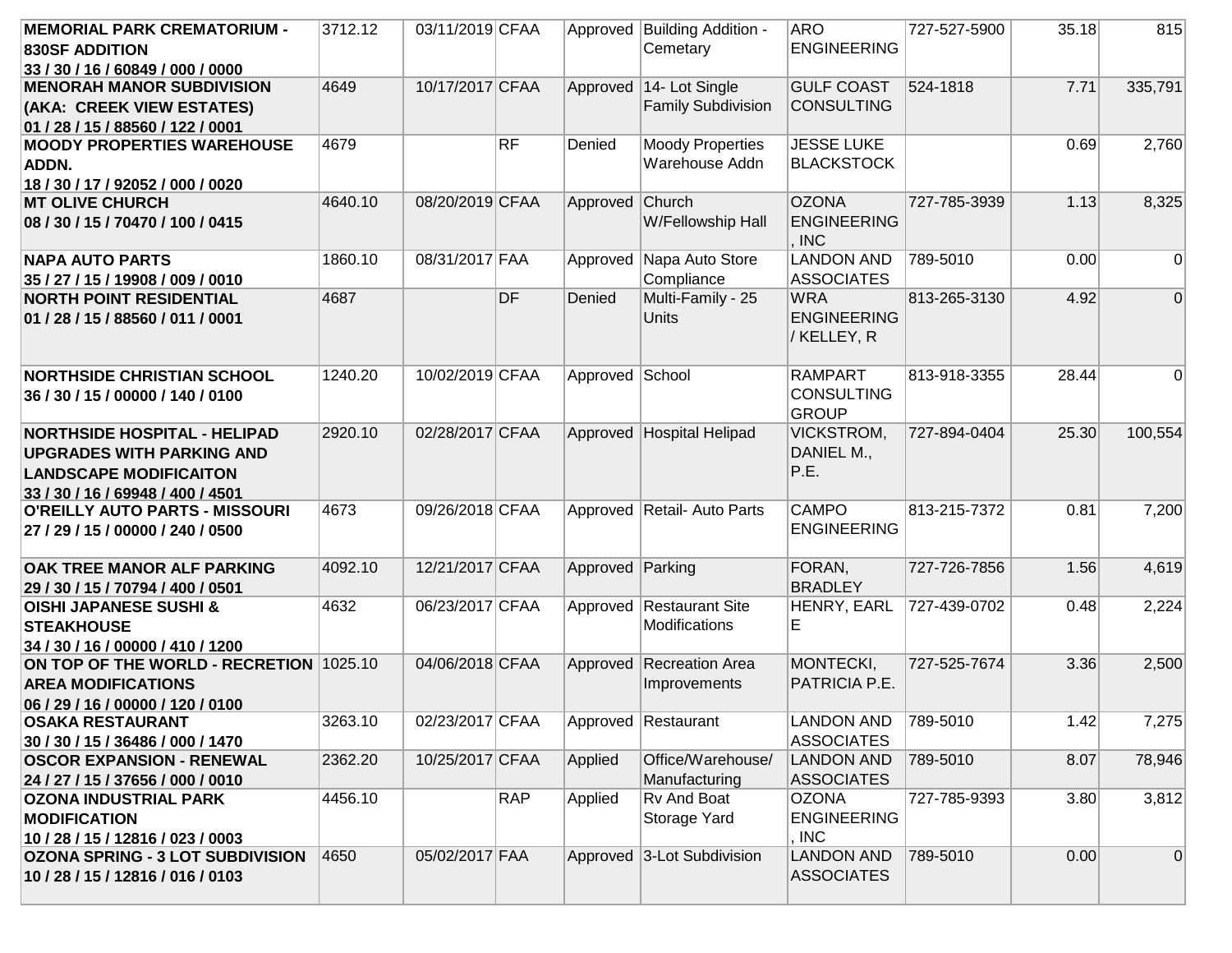| <b>OZONA STORAGE</b>                                                                             | 4091.031 | 08/29/2018 CFAA |            |         | Approved Rv/Boat Storage                                 | <b>LANDON AND</b>                                    | 789-5010             | 1.33  | 3,750    |
|--------------------------------------------------------------------------------------------------|----------|-----------------|------------|---------|----------------------------------------------------------|------------------------------------------------------|----------------------|-------|----------|
| 11 / 28 / 15 / 09988 / 000 / 0030                                                                |          |                 |            |         | Outdoor                                                  | <b>ASSOCIATES</b>                                    |                      |       |          |
| <b>OZONA STORAGE - (FKA-</b>                                                                     | 4575.02  | 09/12/2019 CFAA |            |         | Approved Rv/Boat And Self                                | <b>WRA</b>                                           | 813-265-3130         | 6.40  | 34,800   |
| <b>SMUGGLERS'S)</b>                                                                              |          |                 |            |         | Storage                                                  | <b>ENGINEERING</b>                                   |                      |       |          |
| 11 / 28 / 15 / 00000 / 130 / 0700                                                                |          |                 |            |         |                                                          |                                                      |                      |       |          |
| <b>OZONA VILLAGE</b>                                                                             | 4624     | 03/29/2017 CFAA |            |         | Approved Sfr Subdivision                                 | <b>WRA</b>                                           | 813-265-3130         | 5.52  | $\Omega$ |
| 11 / 28 / 15 / 65147 / 000 / 0001                                                                |          |                 |            |         |                                                          | <b>ENGINEERING</b>                                   |                      |       |          |
| P.C. SOLID WASTE DRIVING COURSE-<br>N. COUNTY<br>19 / 28 / 16 / 00000 / 210 / 0100               | 2606.10  | 02/01/2018 CFAA |            |         | Approved Collection Driving<br>Course                    | MYHRE, BRUC<br>$E$ P.E.                              | 352-377-5821         | 10.19 | 0        |
| PADDY WAGON IRISH PUB (MASTER<br><b>KEY PROPERTIES)</b><br>30 / 28 / 16 / 07254 / 000 / 1501     | 2131.10  | 10/31/2019 FAA  |            |         | Approved 706 Sq. Ft. Addn -<br>Bldg & Outdoor Seat OTERO | <b>CHARLIE</b>                                       | 813-936-3585         | 2.13  | $\Omega$ |
| <b>PALM AUTO BROKERS</b><br>07 / 30 / 16 / 70956 / 100 / 0202                                    | 3860.10  |                 | <b>RAP</b> | Denied  | Car Lot                                                  | <b>SONEY FM</b><br><b>LLC</b>                        | 813-972-2846         | 0.55  | 3,535    |
| <b>PALM GARDEN OF LARGO - PARKING</b><br><b>ADDN</b><br>14 / 30 / 15 / 70578 / 400 / 1700        | 3254.11  |                 | <b>RAP</b> | Denied  | Alf - Parking<br>Addition                                | KIMLEY-HORN 813-620-1460<br>AND ASSOC<br>INC.        |                      | 7.82  | $\Omega$ |
| PALM HARBOR BUSINESS PARK - LOT 3782.10<br>9<br>26 / 27 / 15 / 65620 / 000 / 0080                |          | 03/15/2017 CFAA |            |         | Approved Office/Warehouse                                | <b>LANDON AND</b><br><b>ASSOCIATES</b>               | 789-5010             | 0.89  | 8,700    |
| PALM HARBOR MEDICAL - CONST<br><b>PHARMACY</b><br>01 / 28 / 15 / 88560 / 148 / 0001              | 4680     | 06/13/2019 CFAA |            |         | Approved Pharmacy                                        | <b>LANDON AND</b><br><b>ASSOCIATES</b>               | 727-789-5010         | 0.67  | 6,068    |
| <b>PALM HARBOR SUB - 3 LOT</b><br>01 / 28 / 15 / 88560 / 144 / 0001                              | 4661     | 12/21/2017 CFAA |            |         | Approved 3-Lot Subdivision -                             | <b>SYNERGY</b><br><b>CIVIL</b><br><b>ENGINEERING</b> |                      | 0.91  | 8,317    |
| <b>PALM HARBOR UMC - CLASSROOM</b><br>01 / 28 / 15 / 88560 / 031 / 0001                          | 3918.10  | 05/03/2019 CFAA |            |         | Approved Church Classrooms AVID GROUP                    |                                                      | 727-789-<br>9500X184 | 9.00  | 75,938   |
| <b>PALMS OF ENISWOOD - 7 LOT</b><br><b>SUBDIVISION</b><br>36 / 27 / 15 / 77832 / 000 / 0100      | 4403.10  |                 | RF         | Applied | Sfr-Detached-<br>Subdivision                             | <b>NORTHSIDE</b><br><b>ENGINEERING</b>               |                      | 2.96  | $\Omega$ |
| PALMS OF PINELLAS APARTMENTS -<br><b>AFFORDABLE HOUSING</b><br>07 / 30 / 16 / 70956 / 200 / 0701 | 4647     | 06/02/2017 CFAA |            |         | Approved 96 Unit Apartment<br>Complex                    | <b>AVID GROUP</b>                                    |                      | 4.87  | 46,630   |
| <b>PARC - REMODEL 2ND FL FOR</b><br><b>RETAIL/OFC</b><br>32 / 30 / 16 / 69930 / 330 / 0303       | 2062.10  | 10/02/2019 CFAA |            | Applied | Retail/Office                                            | <b>FRONTIER</b><br><b>ENGINEERING</b><br>, INC.      | 813-251-0169         | 1.72  | 26,901   |
| <b>PCSB - CAREER ACADEMIES OF</b><br><b>SEMINOLE</b><br>20 / 30 / 15 / 70650 / 400 / 1500        | 4662     | 12/20/2017 CFAA |            |         | Approved School Academy                                  | <b>CUMBEY &amp;</b><br>FAIR, INC.                    | 727-797-8982         | 23.89 | 52,352   |
| PENINSULA WOODWORKS ADDITION<br>02 / 30 / 15 / 89046 / 002 / 0010                                | 3503.10  | 10/02/2018 CFAA |            |         | Approved Building Addition                               | <b>NORTHSIDE</b><br><b>ENGINEERING</b>               |                      | 1.04  | 9,540    |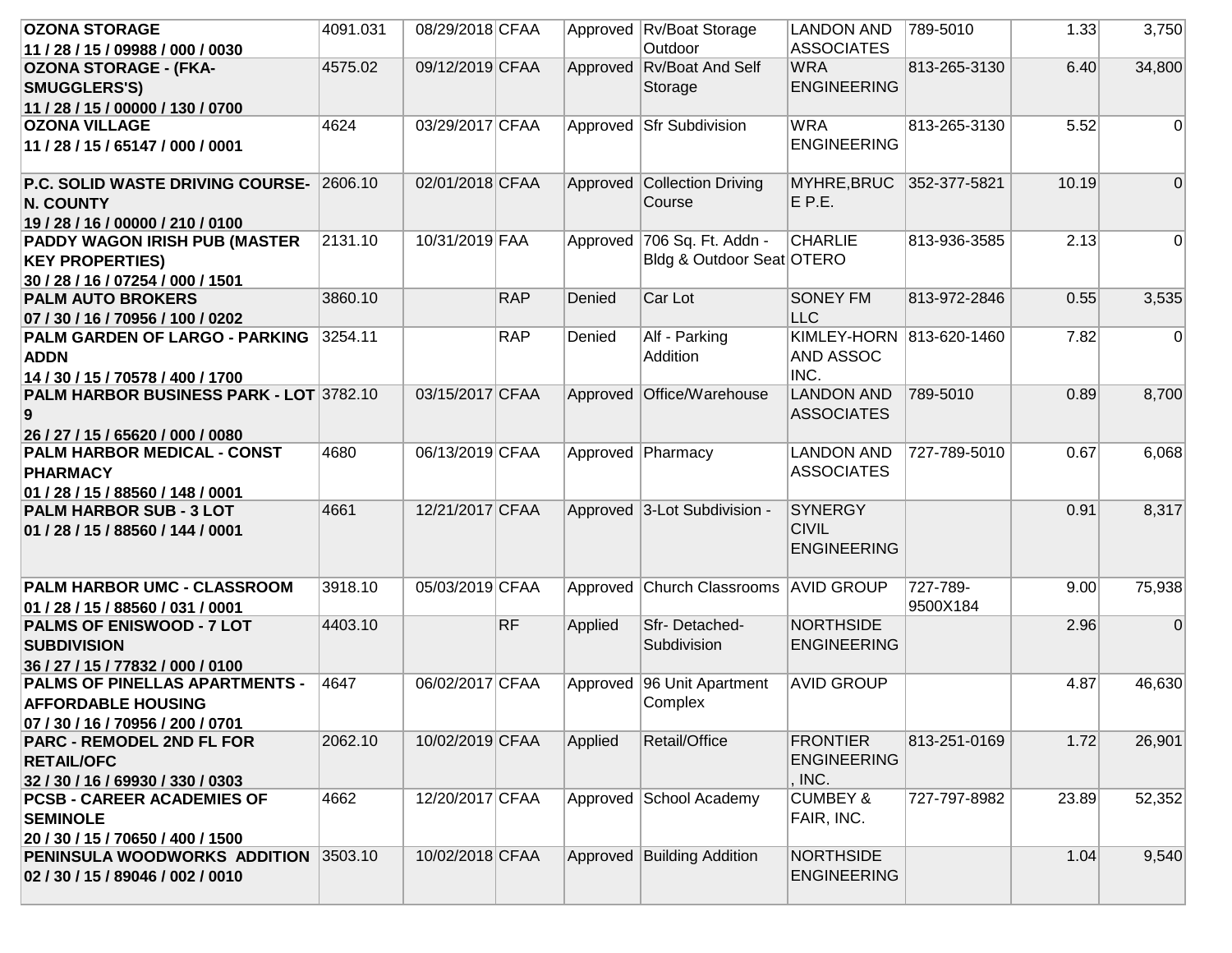| <b>PESCADOR PLACE</b>                       | 4688    |                 | DF         | Denied            | 3 Single Family              | LBYD INC.          | 727-202-5207 | 0.65     | $\Omega$ |
|---------------------------------------------|---------|-----------------|------------|-------------------|------------------------------|--------------------|--------------|----------|----------|
| 28 / 30 / 15 / 00000 / 320 / 0900           |         |                 |            |                   | <b>Detached Homes</b>        |                    |              |          |          |
| <b>PGM LANDSCAPING</b>                      | 4674    | 05/03/2019 CFAA |            |                   | Approved Office/Warehouse -  | <b>BARRIOS.</b>    | 407-286-2610 | 0.97     | 2,500    |
| 03 / 31 / 16 / 61722 / 001 / 0020           |         |                 |            |                   | Landscape                    | CARLOS A.          |              |          |          |
|                                             |         |                 |            |                   | <b>Business</b>              |                    |              |          |          |
| PINELLAS PARK MIDDLE SCHOOL                 | 4003.10 | 01/08/2018 CFAA |            | Approved School   |                              | <b>COASTAL</b>     | 727-849-9010 | 0.00     | $\Omega$ |
| <b>CONSTRUCTION &amp; RENO</b>              |         |                 |            |                   |                              | <b>DESIGN</b>      |              |          |          |
| 31 / 30 / 16 / 69912 / 100 / 0300           |         |                 |            |                   |                              | CONSULTING,        |              |          |          |
|                                             |         |                 |            |                   |                              | <b>INC</b>         |              |          |          |
| <b>PRECIOUS PETS - CHANGE OF USE</b>        | 4665    | 11/22/2017 FAA  |            | Approved   Kennel |                              | <b>NORTHSIDE</b>   |              | 1.32     | 2,397    |
| 30 / 28 / 16 / 07254 / 000 / 3600           |         |                 |            |                   |                              | <b>ENGINEERING</b> |              |          |          |
|                                             |         |                 |            |                   |                              |                    |              |          |          |
| <b>REGGIE REED ROOFING - CHANGE OF 4669</b> |         |                 | RF         | Applied           | Commercial                   | REED, BRIAN        | 727-510-2688 | 0.20     | 1,278    |
| <b>USE</b>                                  |         |                 |            |                   |                              | P.E.               |              |          |          |
| 35 / 30 / 16 / 51966 / 002 / 0050           |         |                 |            |                   |                              |                    |              |          |          |
| <b>SANCTUARY AT GREY OAKS -</b>             | 4492.20 |                 | <b>RAP</b> | Denied            | Mfr                          | <b>LANDON AND</b>  | 789-5010     | 4.55     | $\Omega$ |
| <b>REVISED</b>                              |         |                 |            |                   |                              | <b>ASSOCIATES</b>  |              |          |          |
| 03 / 27 / 16 / 00000 / 220 / 0120           |         |                 |            |                   |                              |                    |              |          |          |
| <b>SHELTAIR DRAINAGE</b>                    | 3473.10 |                 | <b>RAP</b> | Denied            |                              | <b>LANDON AND</b>  | 789-5010     | 0.00     | 0        |
| <b>IMPROVEMENTS</b>                         |         |                 |            |                   |                              | <b>ASSOCIATES</b>  |              |          |          |
| 34 / 29 / 16 / 00110 / 000 / 0005           |         |                 |            |                   |                              |                    |              |          |          |
| <b>SHIPWATCH TENNIS COURTS</b>              | 1049.07 | 08/01/2019 CFAA |            |                   | Approved Stormwater          | <b>ADVANCED</b>    | 727-526-9158 | 2.82     | $\Omega$ |
| (STORMWATER BMPS) MODIFICATION              |         |                 |            |                   | Improvements                 | <b>ENGINEERING</b> |              |          |          |
| 13/30/14/00000/110/0110                     |         |                 |            |                   |                              | 7 DESIGN, INC.     |              |          |          |
| <b>SP-PIE- PARKING LOT</b>                  | 4264.12 | 01/15/2018 CFAA |            |                   | Approved Parking Lot         | ZARLENGA,          | 727-431-1777 | 1,278.00 | $\Omega$ |
| <b>IMPROVEMENTS - LANDSIDE</b>              |         |                 |            |                   | Improvements                 | BRYAN L., P.E.     |              |          |          |
| 34 / 29 / 16 / 00110 / 000 / 0000           |         |                 |            |                   |                              |                    |              |          |          |
| ST. LUKE'S CHURCH NEW ASSEMBLY 3182.10      |         | 02/11/2018 CFAA |            |                   | Approved 4,000 Sf Assembly   | BYWALEC,           | 813-335-6752 | 8.57     | 4,000    |
| <b>BUILDING</b>                             |         |                 |            |                   | Church Building              | <b>BARRY M. PE</b> |              |          |          |
| 31 / 27 / 16 / 00000 / 140 / 0200           |         |                 |            |                   |                              |                    |              |          |          |
| <b>ST. MARKS VILLAGE PARKING</b>            | 1378.10 | 08/02/2018 CFAA |            |                   | Approved St. Marks Village   | <b>GULF COAST</b>  | 524-1818     | 0.42     | $\Omega$ |
| <b>EXPANSION</b>                            |         |                 |            |                   | Parking Expansion            | <b>CONSULTING</b>  |              |          |          |
| 06 / 28 / 16 / 00000 / 130 / 0200           |         |                 |            |                   |                              |                    |              |          |          |
| <b>ST. PETE AIRPORT MAIINTENANCE</b>        | 4667    | 03/13/2018 FAA  |            |                   | Approved 6000 Maintenance    | SCHMIDGALL,        | 404-425-7100 | 6.12     | $\Omega$ |
| <b>FACILITY</b>                             |         |                 |            |                   | Facility                     | DAVID P.E. /       |              |          |          |
| 34 / 29 / 16 / 00110 / 000 / 0000           |         |                 |            |                   |                              | <b>PRIME</b>       |              |          |          |
|                                             |         |                 |            |                   |                              | <b>ENGINEERING</b> |              |          |          |
|                                             |         |                 |            |                   |                              | <b>INC</b>         |              |          |          |
| <b>ST. PETERSBURG FREE CLINIC</b>           | 4646    | 03/28/2017 CFAA |            |                   | Approved Food Bank           | WALKER,            | 727-201-5041 | 1.19     | 14,716   |
| 02 / 31 / 16 / 44118 / 000 / 0030           |         |                 |            |                   | <b>Distribution Facility</b> | <b>MATT</b>        |              |          |          |
| <b>ST. RAPHAEL ORTHODOX CHURCH</b>          | 4655    | 09/27/2017 CFAA |            | Applied           | Church                       | CASE,              | 239-693-9244 | 1.06     | 5,130    |
| 06 / 28 / 16 / 00000 / 310 / 0500           |         |                 |            |                   |                              | ROBERT W.          |              |          |          |
| <b>STARKEY MOBIL - DUNKIN ADDITION</b>      | 3573.20 |                 | RAP        | Applied           | 1900 Sf Bldg                 | <b>ASPIRE</b>      | 813-571-2850 | 1.15     | 4,820    |
| 12 / 30 / 15 / 70542 / 200 / 0904           |         |                 |            |                   | <b>Addition With Drive</b>   | <b>ENGINEERING</b> |              |          |          |
|                                             |         |                 |            |                   | Thru                         |                    |              |          |          |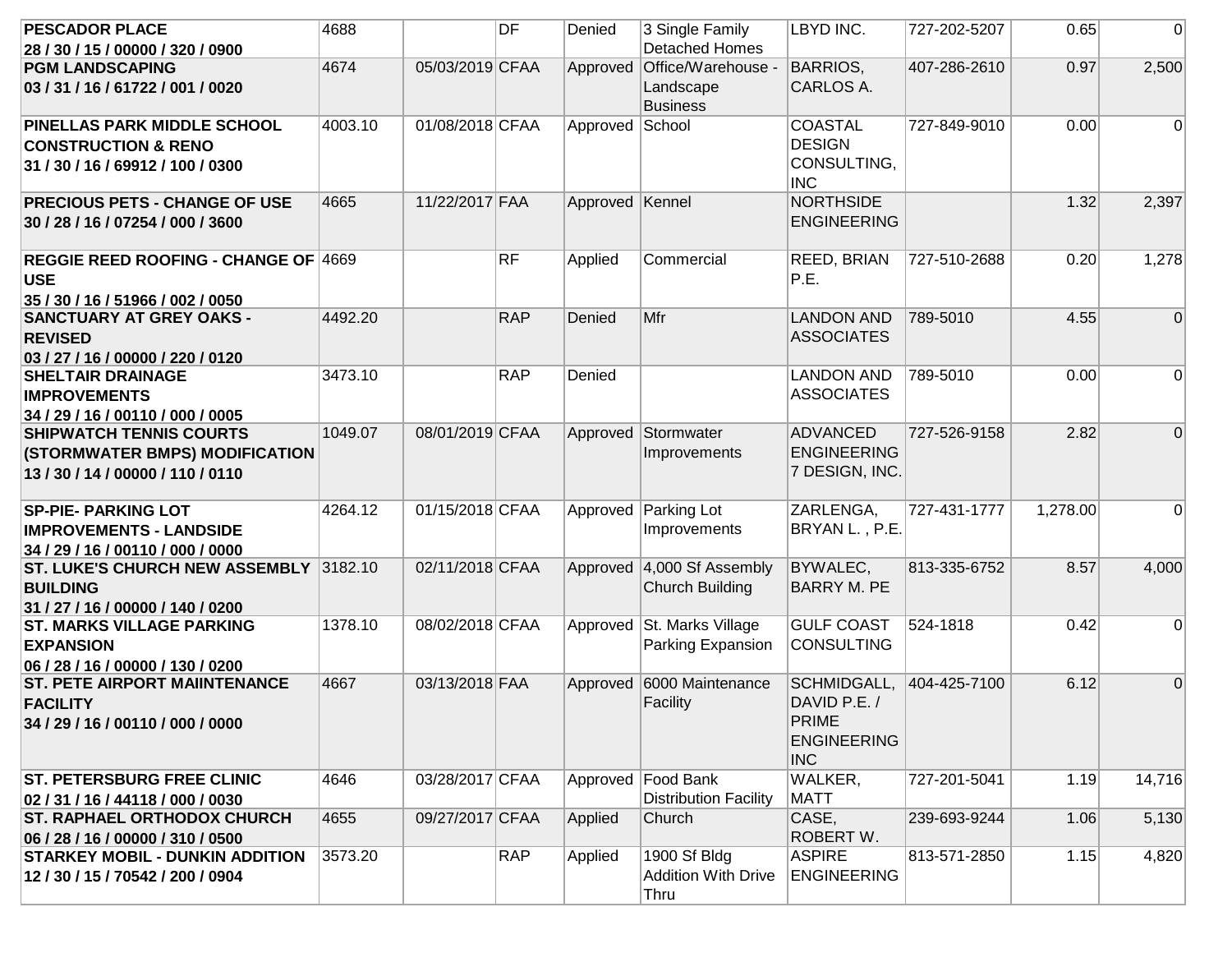| <b>SUMMERDALE PALMS 10-LOT</b>                                    | 4645.01   | 08/21/2019 CFAA |     |         | Approved 10-Lot Subdivision            | HAGLER,                                | 727-738-9025  | 1.97  | $\Omega$       |
|-------------------------------------------------------------------|-----------|-----------------|-----|---------|----------------------------------------|----------------------------------------|---------------|-------|----------------|
| <b>SUBDIVISION</b>                                                |           |                 |     |         |                                        | PAUL E. P.E.                           |               |       |                |
| 30 / 28 / 16 / 07236 / 000 / 0080                                 |           |                 |     |         |                                        |                                        |               |       |                |
| <b>SUNCOAST PRIMATE SANCTUARY</b>                                 | 4656      | 03/13/2018 CFAA |     |         | Approved Sanctuary/                    | <b>LANDON AND</b>                      | 789-5010      | 7.68  | $\Omega$       |
| 24 / 27 / 15 / 89280 / 000 / 6102                                 |           |                 |     |         | Modulars/Parking                       | <b>ASSOCIATES</b>                      |               |       |                |
| <b>SUNSET AT LANSBROOK- 5 LOT SUB</b>                             | 1080.0192 | 02/12/2019 CFAA |     |         | Approved 5-Lot Subdivision             | <b>AVID GROUP</b>                      |               | 10.27 | 0              |
| <b>REPLAT</b>                                                     | 1         |                 |     |         |                                        |                                        |               |       |                |
| 28 / 27 / 16 / 87366 / 000 / 0030                                 |           |                 |     |         |                                        |                                        |               |       |                |
| <b>SUNSET POINTE AT COLLANY KEY</b>                               | 4504.20   | 06/29/2018 CFAA |     |         | Approved Multi-Family 136              | <b>HARDEMAN</b>                        | 8132580066    | 18.95 | 156,659        |
| 30 / 32 / 16 / 00000 / 110 / 0610                                 |           |                 |     |         | Units                                  | <b>KEMPTON</b>                         |               |       |                |
|                                                                   |           |                 |     |         |                                        | <b>AND</b>                             |               |       |                |
|                                                                   |           |                 |     |         |                                        | <b>ASSOCIATES</b>                      |               |       |                |
| <b>SUNSET POINTE AT COLLANY KEY TO 4504.30</b>                    |           | 12/21/2018 FAA  |     |         | Approved Multi-Family 136              | <b>HARDEMAN</b>                        | 8132580066    | 18.95 | 15,659         |
| <b>INCLUDE ALL PREVIOUS CHANGES &amp;</b>                         |           |                 |     |         | <b>Units</b>                           | <b>KEMPTON</b>                         |               |       |                |
| <b>AMENITY BUILDING CHANGES</b>                                   |           |                 |     |         |                                        | <b>AND</b>                             |               |       |                |
| 20 / 32 / 16 / 90864 / 026 / 0001                                 |           |                 |     |         |                                        | <b>ASSOCIATES</b>                      |               |       |                |
|                                                                   |           |                 |     |         |                                        |                                        |               |       |                |
| <b>SUTHERLAND SOUND ESTATES LOT</b>                               | 4533.10W  | 05/12/2017 RAP  |     |         | Approved 5-Lot Subivision              | <b>LANDON AND</b>                      | 789-5010      | 1.55  | $\overline{0}$ |
| <b>GRADING</b>                                                    |           |                 |     |         | Drainage Revision                      | <b>ASSOCIATES</b>                      |               |       |                |
| 01 / 28 / 15 / 88560 / 045 / 0002                                 |           |                 |     |         |                                        |                                        |               |       |                |
| <b>TARPON LANDINGS MARINA -</b>                                   | 2971.04   |                 | RF  | Applied | Marina/Restaurant                      | <b>ALLEN</b>                           | 727-842-6100  | 4.48  | $\mathbf 0$    |
| <b>CAPTAIN JACKS</b>                                              |           |                 |     |         |                                        | <b>ENGINEERING</b>                     |               |       |                |
| 12/27/15/11214/003/0002                                           |           |                 |     |         |                                        | <b>AND</b>                             |               |       |                |
|                                                                   |           |                 |     |         |                                        | <b>CONSTRUCTI</b>                      |               |       |                |
|                                                                   |           |                 |     |         |                                        | ON SERVICES                            |               |       |                |
|                                                                   |           |                 |     |         |                                        |                                        |               |       |                |
| <b>THE CHAPEL</b>                                                 | 3587.12   |                 | RF. | Denied  | Church-School                          | <b>NORTHSIDE</b>                       |               | 10.90 | $\overline{0}$ |
| 09 / 27 / 16 / 00000 / 420 / 0100                                 |           |                 |     |         |                                        | <b>ENGINEERING</b>                     |               |       |                |
|                                                                   |           |                 |     |         |                                        |                                        |               |       |                |
| THE FLORIDA AVENUE RESTAURANT                                     | 1679.10   | 11/26/2018 CFAA |     |         | Approved Restaurant                    | <b>GRAJALES,</b>                       | 813-644-8333  | 0.31  | 8,093          |
| <b>AT OPH</b>                                                     |           |                 |     |         |                                        | <b>BRAULIO P.E.</b>                    |               |       |                |
| 01 / 28 / 15 / 88560 / 095 / 0600                                 |           |                 |     |         |                                        |                                        |               |       |                |
| THE WILDS AT HAWK'S LANDING                                       | 4595      | 10/03/2017 CFAA |     | Applied | Sfr - 17 Lots                          | <b>LANDON AND</b>                      | 789-5010      | 20.80 | $\Omega$       |
| 35 / 27 / 16 / 00000 / 130 / 0100                                 | 1649.10   |                 | RF  |         | Warehouse                              | <b>ASSOCIATES</b><br><b>AVID GROUP</b> | 727-789-9500  | 4.40  | 32,083         |
| THIRD ROCK VENTURES - CONST 2-                                    |           |                 |     | Applied |                                        |                                        | <b>EXT134</b> |       |                |
| <b>WAREHOUSE BLDGS</b>                                            |           |                 |     |         |                                        |                                        |               |       |                |
| 12/30/15/70542/100/0600<br><b>THIRSTY CANTINA - OPH -</b>         | 4663      | 12/26/2017 CFAA |     |         | Approved Restaurant Addition - HAGLER, |                                        | 727-738-9025  | 0.14  | 2,887          |
| <b>ADDITION/REMODEL</b>                                           |           |                 |     |         | Remodel                                | PAUL E. P.E.                           |               |       |                |
|                                                                   |           |                 |     |         |                                        |                                        |               |       |                |
| 01 / 28 / 15 / 88560 / 087 / 1900<br><b>TOM GEORGE BOAT SALES</b> | 2110.10   | 03/13/2017 CFAA |     |         | Approved Boat Sales                    | <b>GULF COAST</b>                      | 524-1818      | 1.67  | 10,420         |
| 30 / 29 / 16 / 55044 / 000 / 0021                                 |           |                 |     |         |                                        | <b>CONSULTING</b>                      |               |       |                |
| TOM GEORGE BOAT SALES R.A.P                                       | 2110.20   | 04/18/2018 FAA  |     |         | Approved Boat Sales                    | <b>GULF COAST</b>                      | 524-1818      | 1.67  | 10,420         |
| 30 / 29 / 16 / 55044 / 000 / 0021                                 |           |                 |     |         |                                        | <b>CONSULTING</b>                      |               |       |                |
|                                                                   |           |                 |     |         |                                        |                                        |               |       |                |